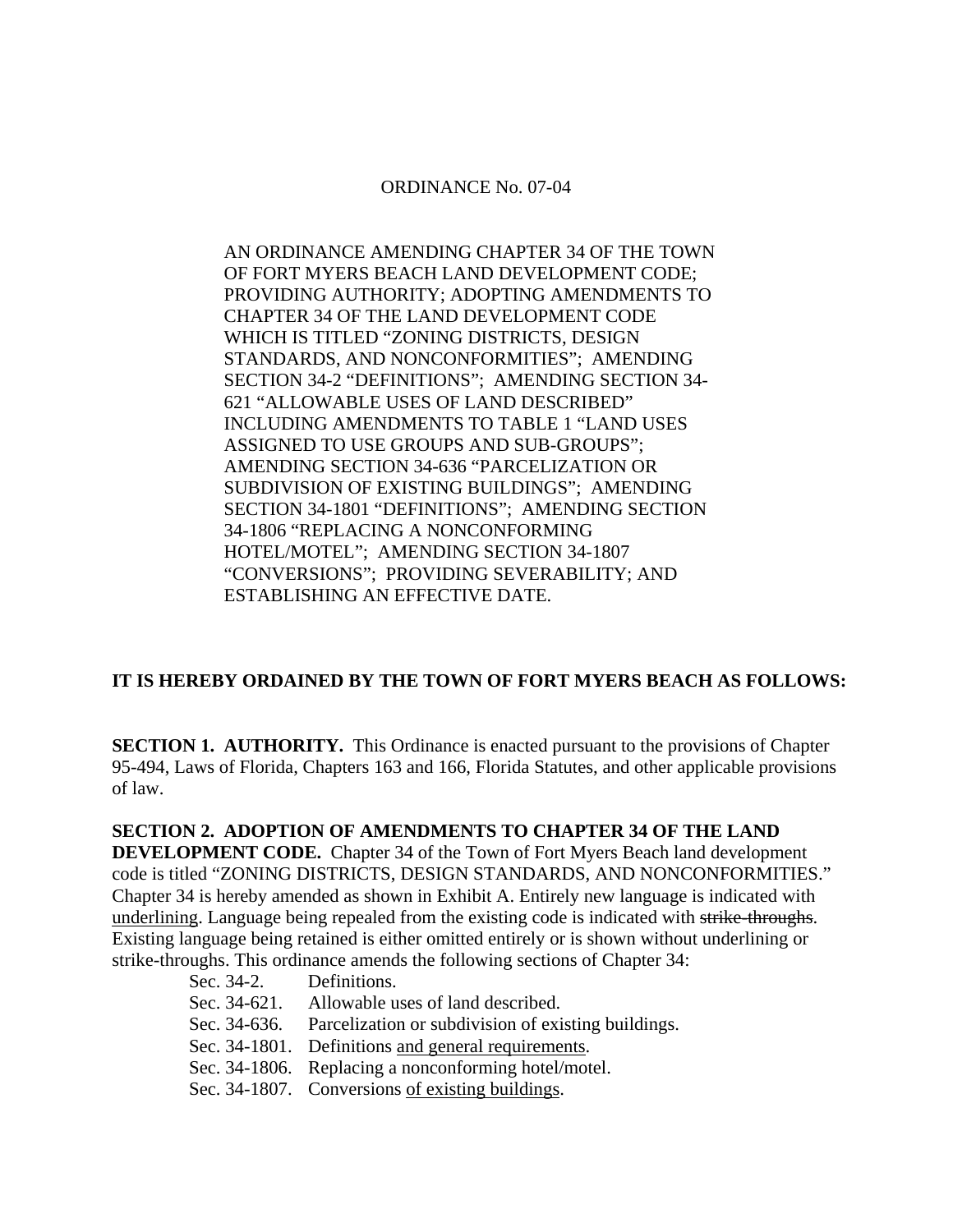**SECTION 3. PARCELIZATION.** Anything in Chapter 34 of the Land Development Code notwithstanding, a change in the nature or form of the ownership of any property or properties, within any zoning or land use category, shall not in and of itself constitute parcelization of such property or properties or development thereof necessitating the approval thereof pursuant to the provisions of the Land Development Code. The provisions hereof shall supercede all provisions of Charter 34 of the Land Development Code inconsistent herewith.

**SECTION 4. SEVERABILITY.** If any one of the provisions of this ordinance should be held contrary to any express provision of law, or contrary to the policy of express law although not expressly prohibited, or against public policy, or for any reason whatsoever be held invalid, then such provision shall be null and void and shall be deemed separate from the remaining provisions of this ordinance, and in no way shall affect the validity of all other provisions of this ordinance.

**SECTION 5. EFFECTIVE DATE.** This ordinance shall take effect immediately upon its adoption.

 The foregoing ordinance was enacted by the Town Council upon a motion by Council Member Meador and seconded by Council Member Shenko and, upon being put to a vote, the result was as follows:

| Mayor Dennis Boback    | <u>aye</u> |
|------------------------|------------|
| Vice-Mayor Larry Kiker | <u>aye</u> |
| Herb Acken             | <u>aye</u> |
| Charles Meador, Jr.    | aye        |
| Bill Shenko, Jr.       | ave        |

DULY PASSED AND ENACTED this 11<sup>th</sup> day of February, 2008.

# ATTEST: TOWN OF FORT MYERS BEACH

Michelle Mayher, Town Clerk Dennis Boback, Mayor

 $\text{By:}\_$ 

Approved as to form by:

Anne Dalton, Town Attorney

\_\_\_\_\_\_\_\_\_\_\_\_\_\_\_\_\_\_\_\_\_\_\_\_\_\_\_\_\_\_\_\_\_\_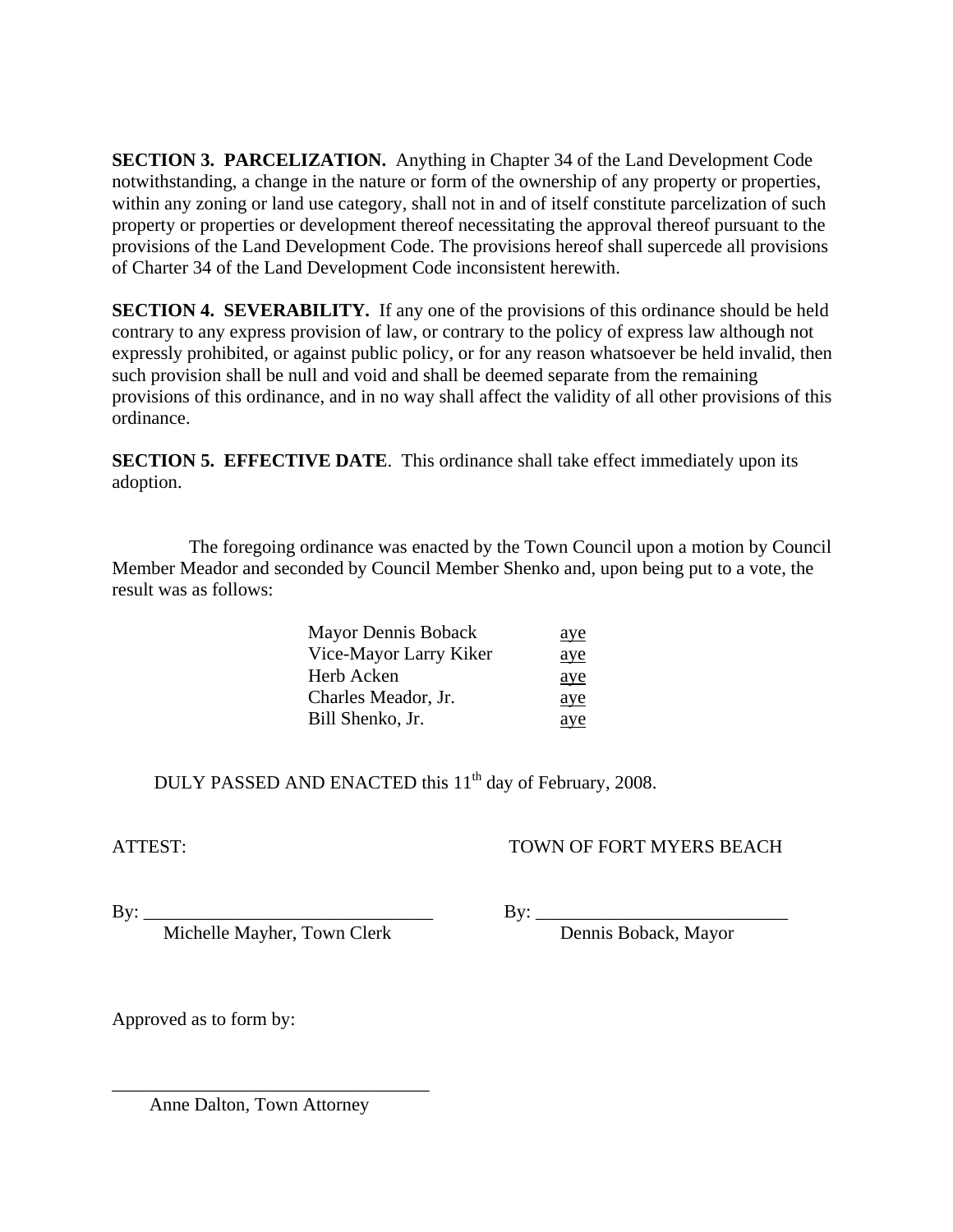# **EXHIBIT A**

# **FORT MYERS BEACH LAND DEVELOPMENT CODE**

# **CHAPTER 34 — ZONING DISTRICTS, DESIGN STANDARDS, AND NONCONFORMITIES**

# **ARTICLE I. IN GENERAL**

#### **Sec. 34-2. Definitions.**

The following words, terms, and phrases, when used in this chapter, shall have the following meanings, unless the context clearly indicates a different meaning:

*Bed-and-breakfast inn* means a public lodging establishment with nine or fewer guest units that serves breakfast to overnight guests. A bed-andbreakfast inn may be located in a single building or in a cluster of separate buildings. See division 19 of article IV of this chapter.

*Dwelling unit* means a room or rooms connected together, which could constitute a separate, independent housekeeping establishment for a family, for owner occupancy, or for rental or lease on a weekly, monthly, or longer basis as specified in this code for various zoning districts, and physically separated from any other rooms or dwelling units which may be in the same structure, and containing sleeping and sanitary facilities and a kitchen. The term "dwelling unit" shall not include rooms in certain assisted living or continuing care facilities (see § 34-1415) or in lawful accessory apartments in owner-occupied homes (see § 34-1178(d)). See also Guest unit and Living unit.

*Guest unit* means a room or group of rooms in a hotel/motel or bed-and-breakfast inn that are designed to be used as temporary accommodations for one or more people traveling together. All guest units provide for sleeping and sanitation, although sanitation may be provided through shared bathrooms. Guest units may be equipped with a partial or full kitchen. See division 19 of article IV of this chapter.

*Hotel/motel* means a building, or group of buildings on the same premises and under single control, which are kept, used, maintained or advertised as, or held out to the public to be, a place where sleeping accommodations are supplied for pay to transient guests for periods of one day or longer. See division 19 of article IV of this chapter.

*Living unit* means any temporary or permanent unit used for human habitation. See Dwelling unit and Guest unit.

*Parcelization* means dividing a given unit of real property into multiple parcels, units, or fractions. Examples of parcelization include, but are not limited to, divisions of land, fractional or timeshare units for specific periods of time, condominiums, and cooperatives.

*Resort* means a mixed-use facility that accommodates transient guests or vacationers as well as longer-term residents. Resorts contain at least one hotel/motel and at least 50 total units, which may include a combination of dwelling units, and guest units and may also include timeshare units, and provide food service, outdoor recreational activities, and/or conference facilities for their guests.

*Timeshare unit* means any dwelling unit, guest unit, or living unit for which a timesharing plan, as defined in F.S. ch. 721, has been established and documented. See § 34-632 for determining density of timeshare units that include "lock-off accommodations."

*Transient guest* means any guest registered as provided for in F.S. § 513.01(7), for six months or less.

*[no other changes to this section]*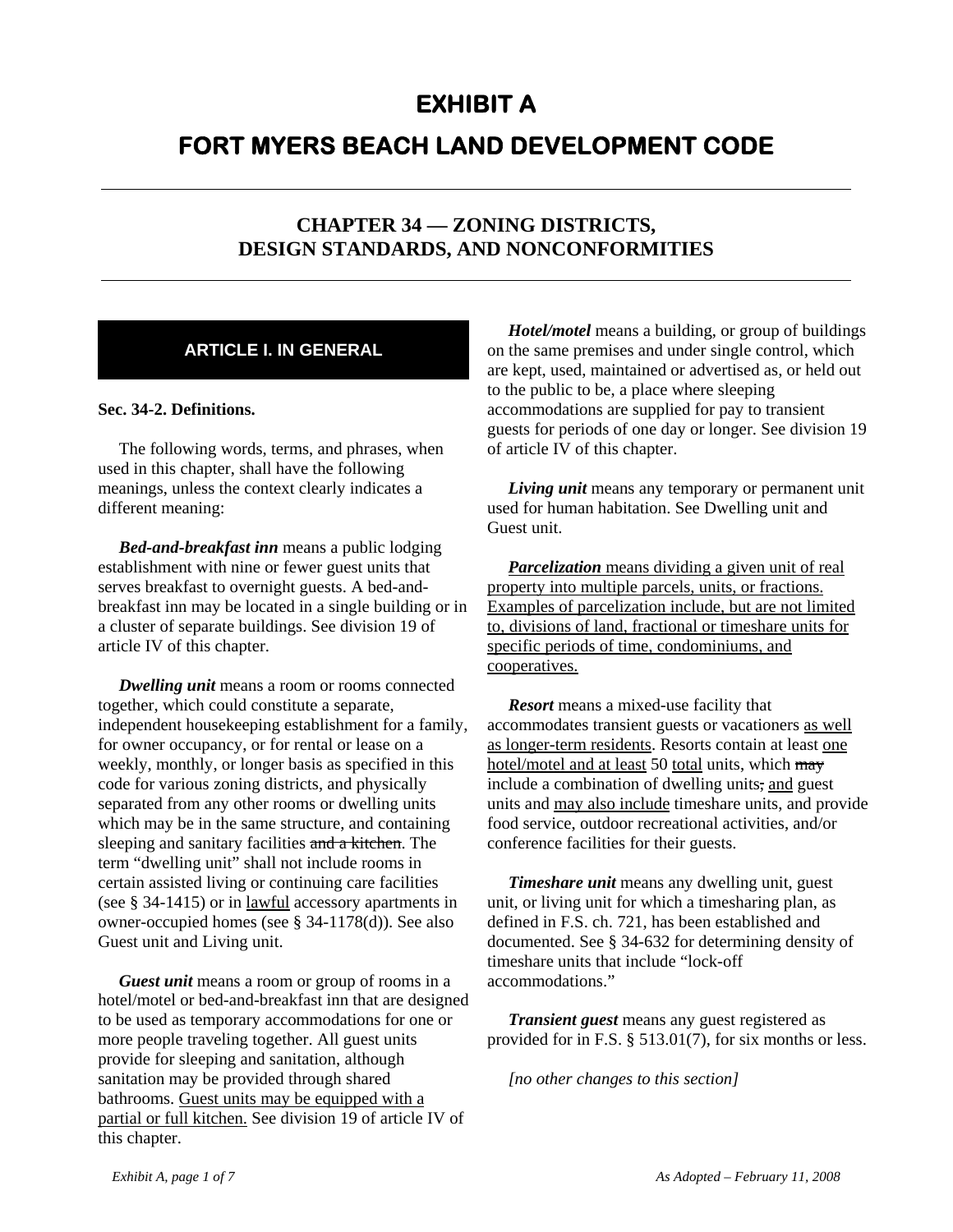### **ARTICLE III, DIVISION 2. ALLOWABLE LAND USES IN EACH ZONING DISTRICT**

#### **Sec. 34-621. Allowable uses of land described.**

(a) *Applicability. [no changes to this subsection]*

(b) *Use tables.* Table 34-1 of this article lists specific uses followed by a symbol indicating whether the use is permitted by right (P), special exception (SE), administrative approval (AA), existing only (EO), or temporary use permit (TP). In all instances, unless specifically noted to the contrary, the symbols used in the use regulations tables shall have the following meaning:

*There are no changes to the text of this section; see the following underlined changes to Table 34-1:*

- *"RESIDENTIAL OPEN" category: add immediately below "Timeshare units": "(provided these units qualify as dwelling units and meet residential density levels in § 34-632)"*
- *"LODGING OPEN" category: – delete "or guest unit" from "Rental of any permitted dwelling unit or guest unit for periods of one day or longer"*
	- *add "Timeshare units" as a permitted principal use*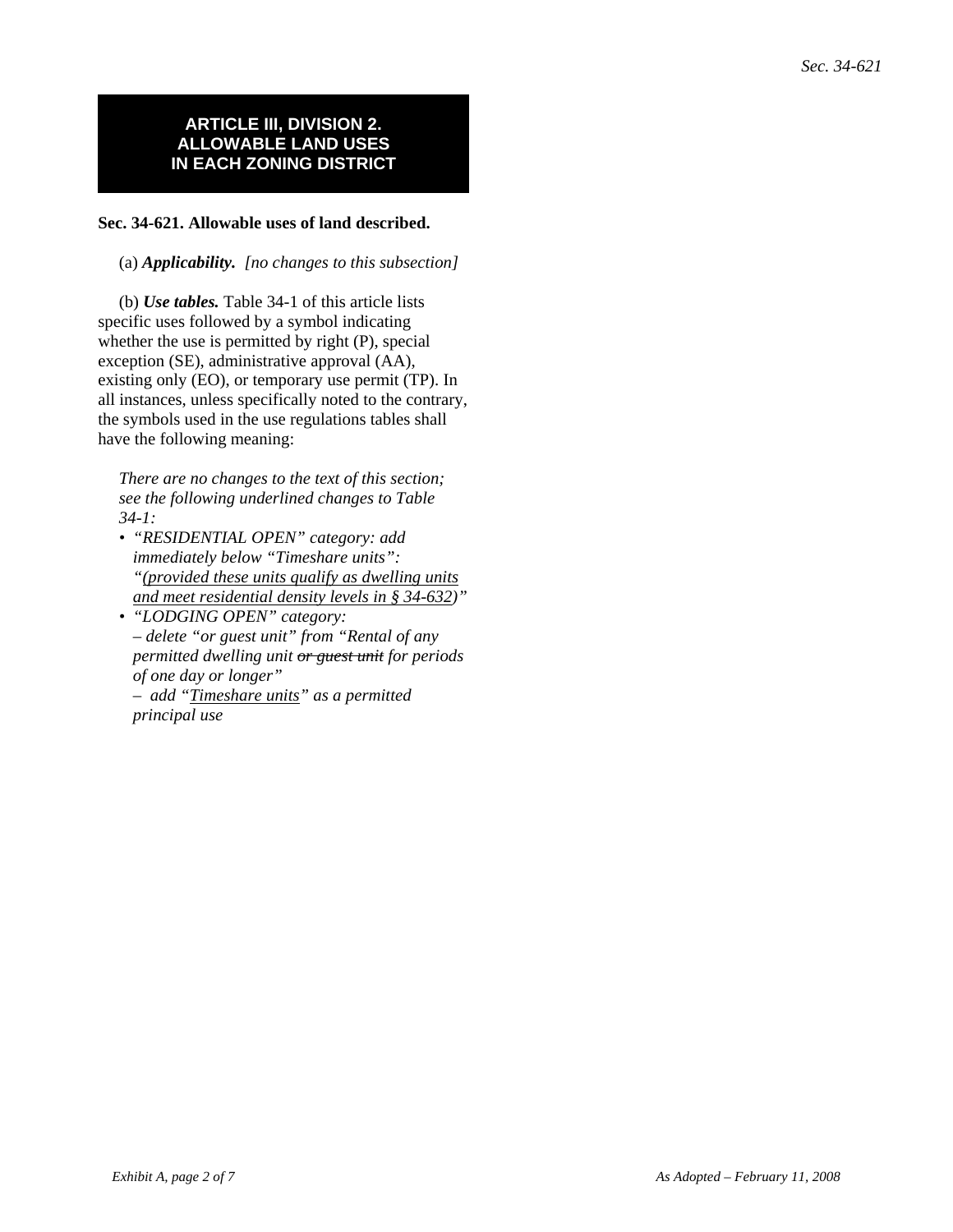|                                    | Table 34-1, Land Uses Assigned to Use Groups and Sub-Groups (p.1 of 2)                                                                                                                                             |                                        |                                                                                                                                                                                                                                                   |                          |                                                    |              |                              |
|------------------------------------|--------------------------------------------------------------------------------------------------------------------------------------------------------------------------------------------------------------------|----------------------------------------|---------------------------------------------------------------------------------------------------------------------------------------------------------------------------------------------------------------------------------------------------|--------------------------|----------------------------------------------------|--------------|------------------------------|
|                                    | <b>Residential</b>                                                                                                                                                                                                 |                                        | Lodging                                                                                                                                                                                                                                           |                          | <b>Office</b>                                      |              |                              |
| Restricted                         | Community residential home<br>Dwelling unit, single-family<br>Home care facility                                                                                                                                   | ${\bf P}$<br>$\mathbf{P}$<br>P         | Rental of any permitted<br>dwelling unit to a single<br>family during any one-<br>month period, with a<br>minimum stay of one week<br>(see §§ 34-2391-2410 for<br>rules and exceptions)                                                           | $\mathbf{P}$             |                                                    |              | Restricted                   |
|                                    | <b>AS ACCESSORY USES:</b>                                                                                                                                                                                          |                                        | <b>AS ACCESSORY USES:</b>                                                                                                                                                                                                                         |                          | <b>AS ACCESSORY USES:</b>                          |              |                              |
|                                    | Accessory apartment $(I)$<br>(see $\S$ 34-1177)                                                                                                                                                                    | <b>SE</b>                              |                                                                                                                                                                                                                                                   |                          | Home occupation<br>(no outside help)               | ${\bf P}$    |                              |
| $\big( \mathsf{R} \big)$           | Accessory apartment<br>(see $\S$ 34-1178)                                                                                                                                                                          | EO                                     |                                                                                                                                                                                                                                                   |                          | Home occupation<br>(with outside help)             | A            | (R)                          |
|                                    | Residential accessory uses                                                                                                                                                                                         | P                                      |                                                                                                                                                                                                                                                   |                          |                                                    |              |                              |
|                                    | Temporary mobile home<br>$(\S$ 34-3046)                                                                                                                                                                            | <b>TP</b>                              |                                                                                                                                                                                                                                                   |                          |                                                    |              |                              |
| Limited ${}_{\rm \acute{e}tus\ R}$ | Dwelling unit:<br>two-family $(1)$<br>live/work (see $\S$ 34-1773)<br>Mobile home or RV park<br>(VILLAGE district only, as<br>restricted in $\S$ 34-694)<br><b>AS ACCESSORY USES:</b><br>Accessory apartment $(I)$ | P<br>$\overline{\text{SE}}$<br>EO<br>P | Rental of any permitted<br>dwelling unit to a single<br>family for periods of one<br>week or longer (see<br>§§ 34-2391–2410 for rules)<br>Bed-and-breakfast inn<br>(see $\S 34-1801$ )<br><b>AS ACCESSORY USES:</b><br>On-premises consumption of | P<br><b>SE</b><br>AA/    | <b>AS ACCESSORY USES:</b><br>Administrative office | $\mathbf{P}$ | Limited ${}_{\rm plus~ R}$   |
| ₩                                  | (see $\S$ 34-1177)                                                                                                                                                                                                 |                                        | alcoholic beyerages (see<br>division 5 of article $IV$ )                                                                                                                                                                                          | <b>SE</b>                |                                                    |              | $\bf \Theta$                 |
|                                    | Assisted living facility<br>(see § 34-1411)                                                                                                                                                                        | P                                      | Bed-and-breakfast inn<br>(see $\S$ 34-1801)                                                                                                                                                                                                       | P                        | Automobile rental                                  | <b>SE</b>    |                              |
|                                    | Dwelling unit:<br>multiple-family                                                                                                                                                                                  |                                        | Hotel/motel (see $\S$ 34-1801)                                                                                                                                                                                                                    | P                        | Health care facility                               | $\mathbf P$  |                              |
|                                    | live/work (see $\S$ 34-1773)                                                                                                                                                                                       | P<br>$\mathbf{P}$                      | Rental of any permitted dwelling<br>unit or guest unit for periods<br>of one day or longer                                                                                                                                                        | P                        | Offices, general or medical                        | ${\bf P}$    |                              |
|                                    | Rooming house                                                                                                                                                                                                      | $\mathbf P$                            |                                                                                                                                                                                                                                                   |                          | Personal services                                  | ${\bf P}$    |                              |
|                                    | Timeshare units<br>(provided these units qualify                                                                                                                                                                   | $\mathbf{P}$                           | Resorts                                                                                                                                                                                                                                           | P                        | Wholesale establishment                            | <b>SE</b>    |                              |
| <b>pen</b> (plus R &               | as dwelling units and meet<br>residential density levels in<br>$§ 34-632)$                                                                                                                                         |                                        | Timeshare units                                                                                                                                                                                                                                   | $\underline{\mathrm{P}}$ |                                                    |              | <b>Den</b> (plus R & L uses) |
|                                    | <b>AS ACCESSORY USES:</b>                                                                                                                                                                                          |                                        | <b>AS ACCESSORY USES:</b>                                                                                                                                                                                                                         |                          | <b>AS ACCESSORY USES:</b>                          |              |                              |
| $L$ uses)                          | Golf course                                                                                                                                                                                                        | EO.                                    | Resort accessory uses                                                                                                                                                                                                                             | P                        | Commercial accessory uses                          | $\mathbf{P}$ |                              |
|                                    | Recreation facility:<br>private on-site                                                                                                                                                                            | $\mathbf{P}$                           | Personal services                                                                                                                                                                                                                                 | P                        | Drive-through, Type $1(2)$                         | ${\bf P}$    |                              |
| $\boldsymbol{\Omega}$              | private off-site<br>Subordinate commercial uses                                                                                                                                                                    | <b>SE</b><br>$\mathbf{P}$              | Subordinate commercial uses<br>(see $§$ 34-3021)                                                                                                                                                                                                  | P                        | Subordinate commercial uses<br>(see $§$ 34-3021)   | $\mathbf{P}$ | $\boldsymbol{\Theta}$        |

*(1) Provided density complies with the Fort Myers Beach Comprehensive Plan (see § 34-632).*

*(2) Automobile fuel pumps and all drive-throughs (whether Type 1 or Type 2) cannot be constructed within the outer perimeter of the DOWNTOWN zoning district except as provided in § 34-676(f), whether the subject property is classified in the DOWNTOWN zone or in a Commercial Planned Development zone. See also § 34-620(g)(1) regarding the prohibition on restaurant drive-throughs.*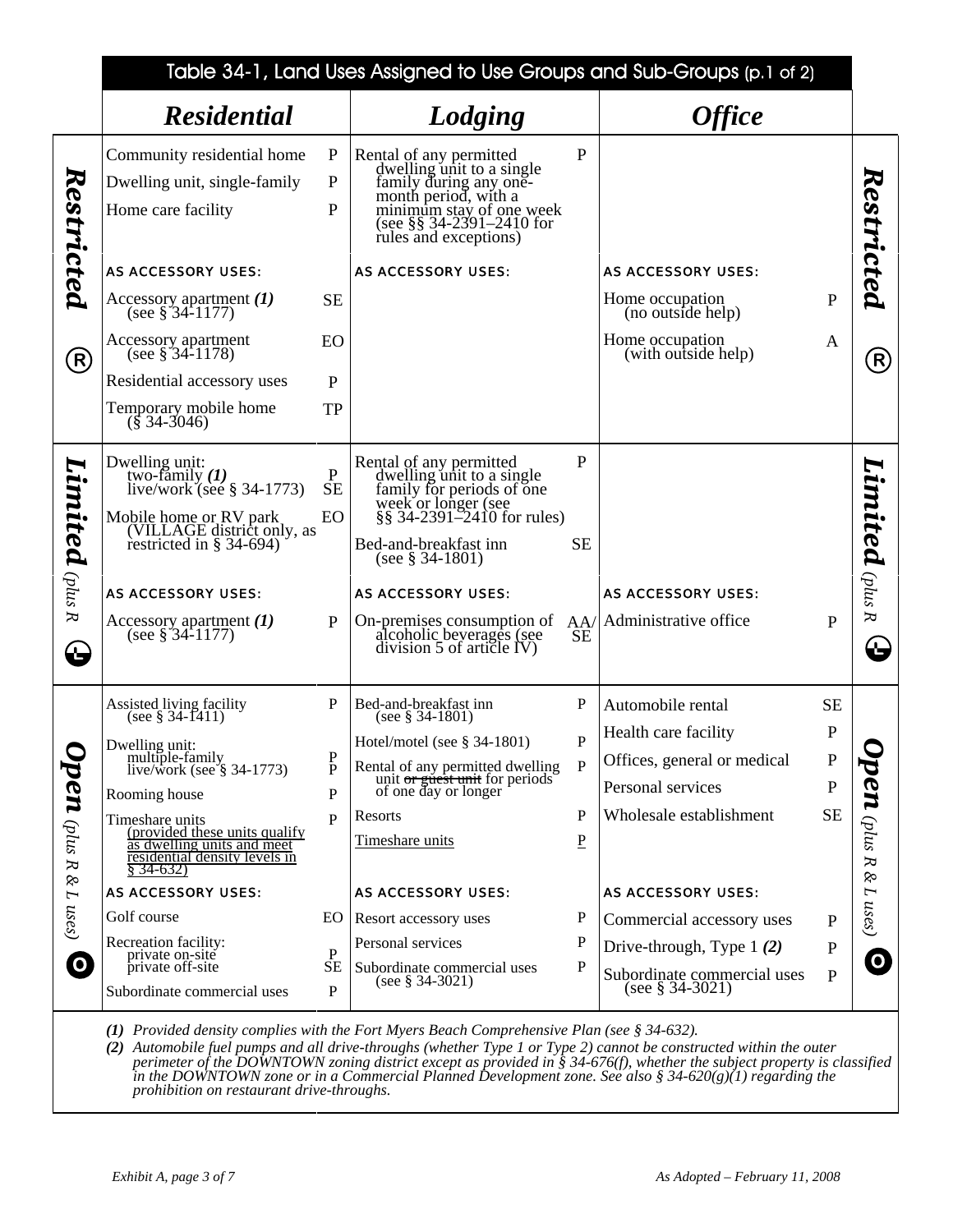|                                                         | Table 34-1, Land Uses Assigned to Use Groups and Sub-Groups (p. 2 of 2)                                                                                                                                                                                                                                                                                                 |                                                                                                                      |                                                                                                                                                                                                                                                             |                                                                             |                                                                                                                                                                                                                                                                                                                                                                                                   |                                                                                                                                              |                                                                          |
|---------------------------------------------------------|-------------------------------------------------------------------------------------------------------------------------------------------------------------------------------------------------------------------------------------------------------------------------------------------------------------------------------------------------------------------------|----------------------------------------------------------------------------------------------------------------------|-------------------------------------------------------------------------------------------------------------------------------------------------------------------------------------------------------------------------------------------------------------|-----------------------------------------------------------------------------|---------------------------------------------------------------------------------------------------------------------------------------------------------------------------------------------------------------------------------------------------------------------------------------------------------------------------------------------------------------------------------------------------|----------------------------------------------------------------------------------------------------------------------------------------------|--------------------------------------------------------------------------|
|                                                         | Retail                                                                                                                                                                                                                                                                                                                                                                  |                                                                                                                      | <b>Marine</b>                                                                                                                                                                                                                                               |                                                                             | Civic                                                                                                                                                                                                                                                                                                                                                                                             |                                                                                                                                              |                                                                          |
| Restricted<br>$\bigcirc$<br>Limited ${}_{\rm (plus\ R}$ | <b>AS ACCESSORY USES:</b><br>ATM<br>Dwelling unit:<br>work/live (see $\S$ 34-1774)<br>Membership organization<br>Recreation facilities,<br>commercial<br>Parking lot, seasonal<br>(see § 34-2022)                                                                                                                                                                       | P<br><b>SE</b><br><b>SE</b><br><b>SE</b><br>TP<br><b>SE</b>                                                          | <b>AS ACCESSORY USES:</b><br>Dock (for sole use by<br>occupants of principal use)<br>Dock (for use by water taxi or P<br>water shuttle)<br>Marina<br>Parasailing operations office<br>Personal watercraft operations<br>office<br>Rental of beach furniture | P<br>$\frac{\text{EO}}{\text{SE}}$<br><b>SE</b><br><b>SE</b><br>$\mathbf P$ | Beach or bay access<br><b>Essential services</b><br>(see $§$ 34-1612(a))<br>Hidden path<br>Park, neighborhood<br><b>AS ACCESSORY USES:</b><br>Family day care home<br>Communication tower<br>(see $§$ 34-1441-1550)<br>Day care center, adult or child<br>Essential service building<br>(see $§$ 34-1612(b))<br>Essential service equipment<br>Recreation facility:<br>private off-site<br>public | $\mathbf{P}$<br>$\mathbf P$<br>$\mathbf P$<br>${\bf P}$<br>$\mathbf P$<br><b>SE</b><br><b>SE</b><br><b>SE</b><br>${\bf P}$<br><b>SE</b><br>P | Restricted<br>$\left( \mathsf{R}\right)$<br>imited $\left($ plus R uses) |
| ₩                                                       | Temporary uses<br>(see §§ 34-3041-3050)<br><b>AS ACCESSORY USES:</b><br>On-premises consumption of<br>alcoholic beverages (see<br>§§ 34-1261–1290)                                                                                                                                                                                                                      | AA/<br>SE                                                                                                            | <b>AS ACCESSORY USES:</b><br>Dwelling unit, caretaker<br>Dock (may be leased to non-<br>occupants of principal use)                                                                                                                                         | $\frac{P}{P}$                                                               | Transit terminal<br><b>AS ACCESSORY USES:</b><br>Dwelling unit, caretaker<br>Restaurant, accessory to<br>private rec. facilities only                                                                                                                                                                                                                                                             | <b>SE</b><br>${\bf P}$<br>$\overline{\text{SE}}$                                                                                             | $\bf G$                                                                  |
| $\boldsymbol{a}$<br>(plus R & L uses)<br>$\mathbf O$    | Automobile repair<br>Bar or cocktail lounge<br>Car wash<br>Dwelling unit:<br>work/live (see $\S$ 34-1774)<br>Laundromat<br>Mini-warehouse<br>Parking lot, shared<br>permanent $(34-2015(2)b.)$<br>Personal services<br>Restaurant $(2)$<br>Retail store, small<br>Retail store, large<br><b>AS ACCESSORY USES:</b><br>Commercial accessory uses<br>Drive-through: $(2)$ | <b>SE</b><br>AA<br>SE<br>SE<br>$\mathbf P$<br>P<br><b>SE</b><br><b>SE</b><br>P<br>$\mathbf P$<br>P<br><b>SE</b><br>P | Boat dealer<br>Marina<br><b>AS ACCESSORY USES:</b><br>Marina accessory uses                                                                                                                                                                                 | $\mathbf P$<br>P<br>P                                                       | Cultural facility<br>Day care center, adult or child<br>Park, community or regional<br>Parking lot, shared permanent SE<br>Place of worship<br>Religious facility<br>School (see § 34-2381–2383)<br>Theater<br><b>AS ACCESSORY USES:</b><br>Helistop<br>Restaurant, accessory only to                                                                                                             | <b>SE</b><br>$\mathbf P$<br>$\mathbf{P}$<br>P<br><b>SE</b><br>P<br><b>SE</b><br><b>SE</b><br>P                                               | <b>211</b> (plus R & L uses)<br>$\overline{\mathbf{o}}$                  |
|                                                         | Type <sub>1</sub><br>Type 2<br>Automobile fuel pumps (2)                                                                                                                                                                                                                                                                                                                | ${\bf P}$<br><b>SE</b><br><b>SE</b>                                                                                  |                                                                                                                                                                                                                                                             |                                                                             | public recreation facilities<br>Subordinate commercial uses<br>(see $\S 34-3021$ )<br>(2) Automobile fuel numps and all drive throughs (whether Type I or Type 2) cannot be constructed within the outer                                                                                                                                                                                          | P                                                                                                                                            |                                                                          |

*(2) Automobile fuel pumps and all drive-throughs (whether Type 1 or Type 2) cannot be constructed within the outer perimeter of the DOWNTOWN zoning district except as provided in § 34-676(f), whether the subject property is classified in the DOWNTOWN zone or in a Commercial Planned Development zone. See also § 34-620(g)(1) regarding the prohibition on restaurant drive-throughs.*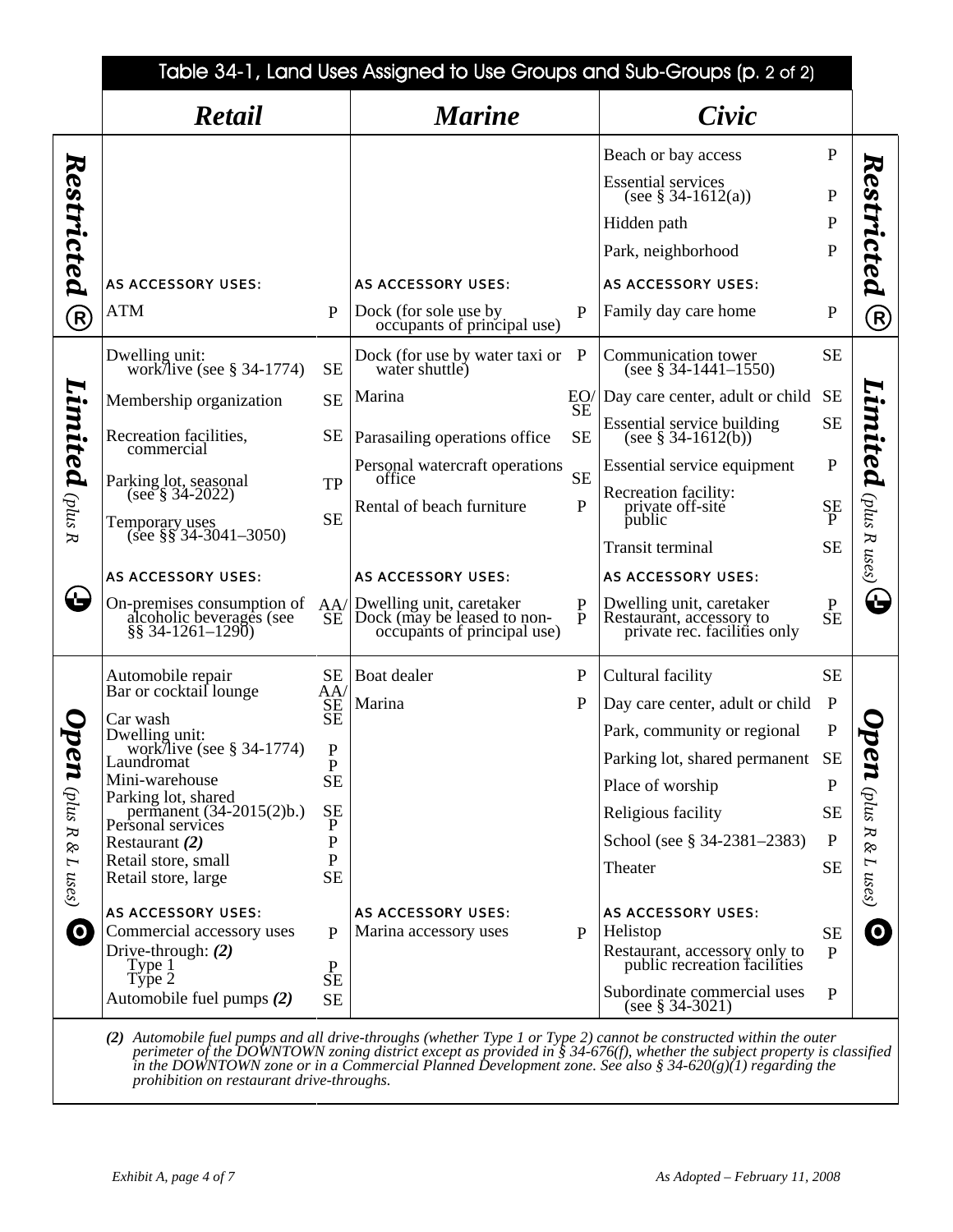#### **ARTICLE III, DIVISION 3. EXPLANATION OF PROPERTY DEVELOPMENT REGULATIONS**

#### **Sec. 34-636. Parcelization or subdivision of existing buildings.**

(a) **Two-family building.** All of the following requirements must be satisfied before the required limited review development order can be issued for When a building owner proposes further parcelization or subdivision of land in the RC zoning district into separate lots and/or separating two lawfully existing dwelling units into individual parcels, all of the following requirements must be satisfied before the required limited review development order can be issued:

- (1) The building cannot exceed the density limits of the Fort Myers Beach Comprehensive Plan as they would apply to vacant land and the lots resulting from the subdivision must each conform to the dimensional regulations for lot size in the RC zoning district (see Table 34-3).
- (2) The Existing buildings must do not need to be brought into complyiance with all floodplain requirements for new development, as provided in article IV of ch. 6 of this code.
- (3) The entire building must meet the coastal construction requirements that apply to new development structures, as provided in article III of ch. 6 and in state regulations. Due to these requirements, habitable major structures and most minor structures must be located landward of the 1978 coastal construction control line (see §6-366).
- (4) The individual dwelling units must be separated by walls with not less than at least 1-hour fire resistance rating as defined by the Florida Building Code.
- (5) The development must meet all other requirements of this code, including Table 34-2.

(b) **Multiple-family building.** All of the following requirements must be satisfied before the required limited review development order can be issued for When a building owner proposes further parcelization or subdivision of lawfully existing dwelling units, all of the following requirements must be satisfied before the required development order can be issued:

- (1) The number of dwelling units in the existing building may exceed the density limits of the Fort Myers Beach Comprehensive Plan as they would apply to vacant land, but may not exceed the number of lawfully permitted units. The burden to demonstrate the lawful nature of the units is on the applicant. If the number of dwelling units exceeds the density limitations of the Fort Myers Beach Comprehensive Plan as they would apply to vacant land, the interior square footage of the building, as defined in §34-3238(2)d.1., may not be increased, but may be exchanged on a square-foot for square-foot basis to provide larger but fewer dwelling units within the same interior area.
- (2) Existing buildings  $\frac{m}{dt}$  do not need to be brought into complyiance with all floodplain requirements for new development, as provided in article IV of ch. 6 of this code. Owners of an existing buildings that cannot comply with these requirements may seek to replace their building by obtaining approval for pre-disaster buildback in accordance with § 34-3237.
- (3) The entire building must meet the coastal construction requirements that apply to new development structures, as provided in article III of ch. 6 and in state regulations. Due to these requirements, habitable major structures and most minor structures must be located landward of the 1978 coastal construction control line (see §6-366).
- (4) The individual dwelling units must be separated by walls with not less than at least 1-hour fire resistance rating as defined by the Florida Building Code.
- (5) The development must meet all other requirements of this code, including Table 34-2.

(c) **Hotels/motels.** The special parcelization requirements in this section that apply to two-family and multiple-family buildings do not apply to hotels/motels that are being parcelized.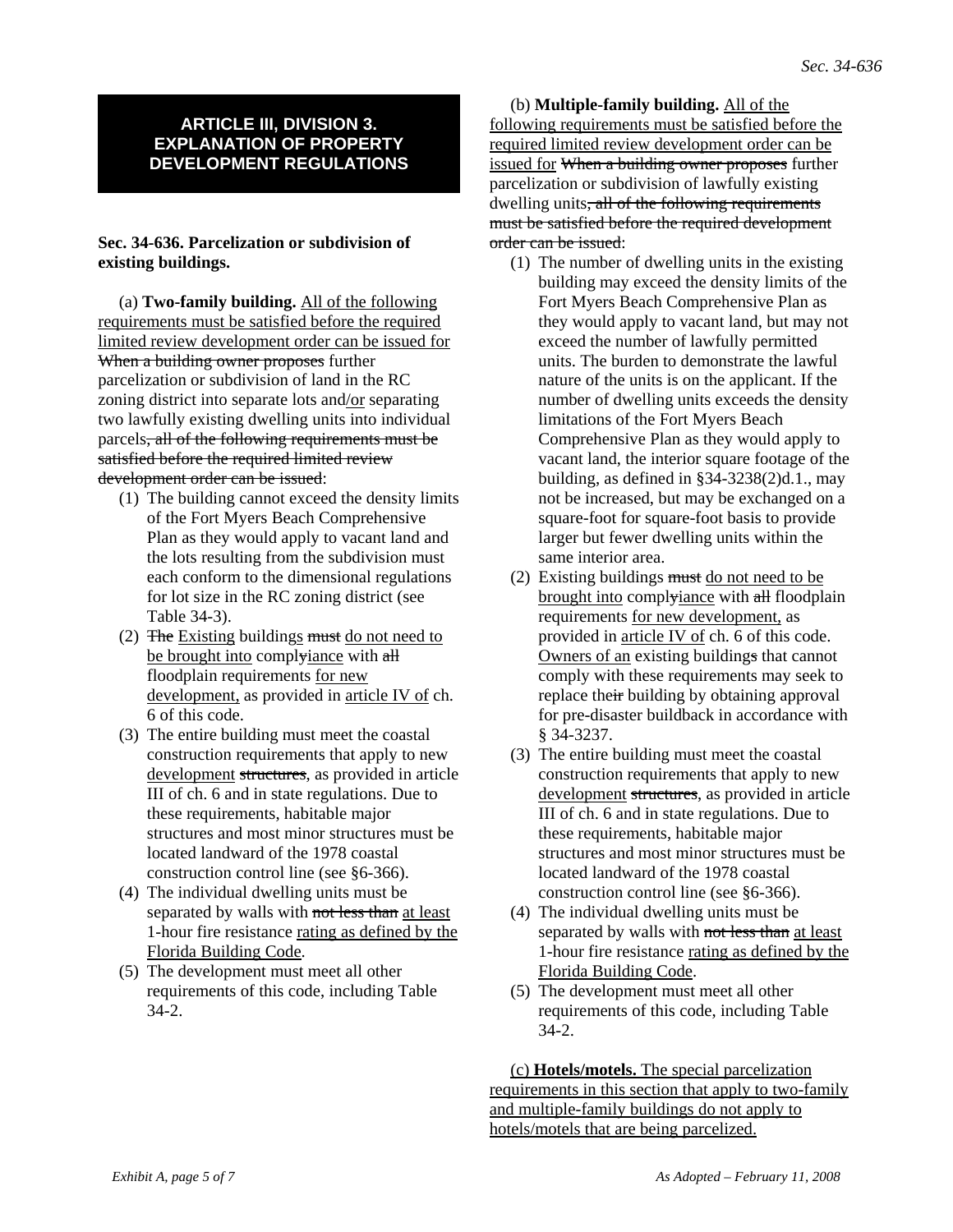#### **ARTICLE IV, DIVISION 19. HOTELS, MOTELS, AND BED-AND-BREAKFAST INNS**

## **Sec. 34-1801. Definitions and general requirements.**

(a) The following definitions from § 34-2 are repeated here for convenience:

- (1) (a) *Bed-and-breakfast inn* means a public lodging establishment with nine or fewer guest units that serves breakfast to overnight guests. A bed-and-breakfast inn may be located in a single building or in a cluster of separate buildings.:
- (2) (b) *Guest unit* means a room or group of rooms in a hotel/motel or bed-and-breakfast inn that are designed to be used as temporary accommodations for one or more people traveling together. All guest units provide for sleeping and sanitation, although sanitation may be provided through shared bathrooms. Guest units may be equipped with partial or full kitchens.
- (3) (c) *Hotel/motel* means a building, or group of buildings on the same premises and under single control, which are kept, used, maintained, or advertised as, or held out to the public to be, a place where sleeping accommodations are supplied for pay to transient guests for periods of one day or longer.
- (4) (d) *Lock-off accommodations* means a single guest unit or living unit designed in such a manner that at least one room and a bathroom can be physically locked off from the main unit and occupied as a separate unit. Each portion may have a separate outside entry or share a common foyer with separate lockable interior doors, or may share a lockable door or doors separating the two units.

(be) Hotels/motels and bed-and-breakfast inns must:

- (1) Be licensed as transient public lodging establishments registered accordingly with the Florida department of business and professional regulation; and are required to
- (2) Pay the levied tourist development tax promulgated by the county. and the state sales tax; and
- (3) Provide and staff a front desk during regular business hours to arrange for the rental of guest units; and
- (4) Guest units may not be occupied by the same guest for more than 60 days in any year. "Guest" includes the guest's children and parents." "Year" means the period beginning October 1 and ending September 30 of each successive year.

Hotels/motels and bed-and-breakfast inns which do not meet these requirements will be subject to enforcement action (see § 34-266). are not registered with the department or do not pay the tourist tax. Proposed developments that will not meet these requirements will not be approved as hotels/motels or bed-and-breakfast inns; if approved instead as multiple-family buildings, they will be subject to the density limitations and property development regulations for multiple-family buildings.

(c) Guest units in new hotels/motels and bed-andbreakfast inns may be sold as timeshare units or as hotel condominiums provided that they meet all requirements of this code for hotels/motels or bedand-breakfast inns.

(d) Guest units in existing hotels/motels and bedand-breakfast inns that are being parcelized to timeshare units or hotel condominiums do not need to comply with the special parcelization requirements of § 34-636.